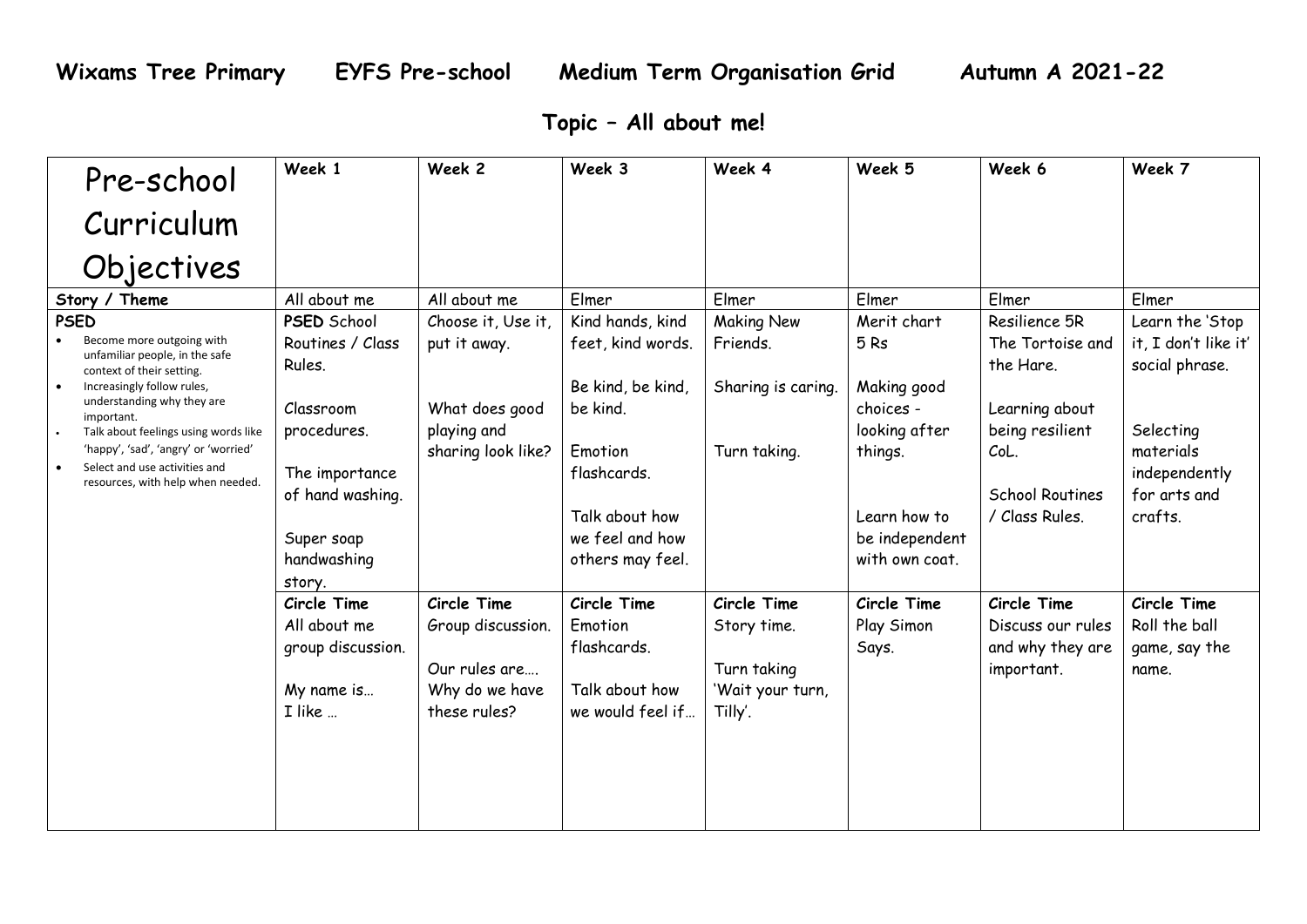| COMMUNICATION AND<br><b>LANGUAGE</b><br>Listening, Attention<br>Learn new vocabulary.<br>Understand a question or<br>instruction that has two parts.<br>Understand why questions<br>Can start a conversation with an<br>adult or a friend and continue it for<br>many turns.<br>Listen to other people's talk with<br>interest but can easily be distracted<br>by other things.<br>Can find it difficult to pay attention<br>to more than one thing at a time | Introducing the<br>visual symbols<br>for listening and<br>learning.<br>Following simple<br>instructions.<br>Introduce<br>routines and<br>expectations. | <b>Building</b><br>relationships<br>with other<br>children and<br>adults.<br>Learning what<br>the word<br>'responsible'<br>means in school.<br>Learning the<br>phrase - 'choose<br>it, use it, put it<br>away'. | Listening to the<br>Elmer story.<br>Discuss what<br>they can<br>remember from<br>the story.<br>Talk about the<br>children<br>experienced at<br>the weekend. | 'Take your turn,<br>Tilly'<br>Understand why<br>questions about<br>the story.                                     | Making new<br>friends - learn<br>how to ask<br>someone if you<br>can play with<br>them or join<br>their game. | Messy play -talk<br>how about it<br>feels and why.                                                                                                                        | Use new word<br>'resilient' when<br>learning new<br>things.<br>Learn the<br>phrase 'Stop it,<br>I don't like it.' |
|---------------------------------------------------------------------------------------------------------------------------------------------------------------------------------------------------------------------------------------------------------------------------------------------------------------------------------------------------------------------------------------------------------------------------------------------------------------|--------------------------------------------------------------------------------------------------------------------------------------------------------|-----------------------------------------------------------------------------------------------------------------------------------------------------------------------------------------------------------------|-------------------------------------------------------------------------------------------------------------------------------------------------------------|-------------------------------------------------------------------------------------------------------------------|---------------------------------------------------------------------------------------------------------------|---------------------------------------------------------------------------------------------------------------------------------------------------------------------------|-------------------------------------------------------------------------------------------------------------------|
| PHYSICAL DEVELOPMENT<br>Gross Motor Skills<br>Continue to develop their<br>movement, balancing, riding and<br>ball skills.<br>Go up steps and stairs, or climb up<br>apparatus, using alternate feet.<br>Skip, hop, stand on one leg and hold<br>a pose for a game like musical<br>statues.<br>Be increasingly independent as they<br>get dressed and undressed.<br>Be increasingly independent in<br>meeting their own care needs.                           | <b>Baseline</b><br>Assessments -<br>using physical<br>equipment<br>outside.                                                                            | <b>Baseline</b><br>Assessments -<br>using physical<br>equipment<br>outside.                                                                                                                                     | Making a trim<br>trail using green<br>crates and<br>wooden planks.<br><b>Introduce PE</b><br>rules and safety.                                              | PE - Musical<br>statues.<br>Listening<br>carefully to the<br>music.<br>Balancing on one<br>leg (freeze<br>frame). | PE - Cosmo kids<br>Yoga.<br>Copying<br>movements and<br>listening<br>carefully to<br>instructions.            | Tour around the<br>school. Walking<br>up and down the<br>stairs using<br>alternating feet.<br>Learning how to<br>change our<br>balance position<br>and hold a<br>balance. | PE - Zumba.<br>Moving our<br>bodies in<br>different ways.                                                         |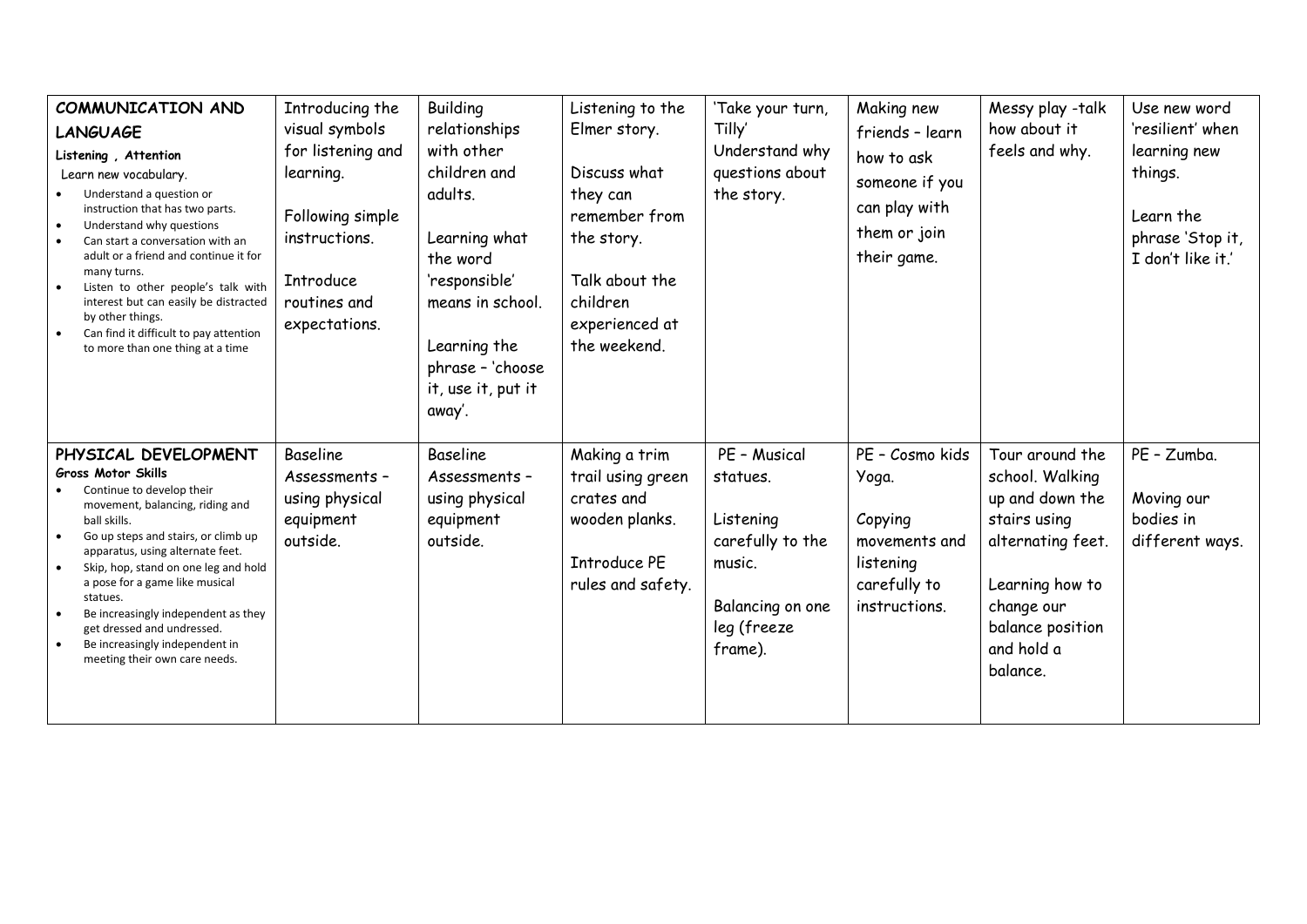| PHYSICAL DEVELOPMENT<br>Fine Motor Skills<br>Use one handed tools and<br>equipment.<br>$\bullet$<br>Use a comfortable grip with good<br>control when holding pens and<br>pencils.                                                                                                                                                                                                                 | <b>Baseline</b><br>Assessments -<br>using tools and<br>classroom<br>equipment inside. | <b>Baseline</b><br>Assessments -<br>using tools and<br>classroom<br>equipment inside. | How to use<br>scissors.<br>Make snips in<br>paper.<br>Pom-poms and<br>tweezers -<br>continuous<br>provision. | Mark making<br>using a<br>comfortable<br>grip, encouraging<br>a tri-pod grip.                 | Threading<br>beads onto<br>string to<br>develop finger<br>muscles.                                                               | Making snips in<br>paper with<br>scissors.                                                                            | Learning to cut<br>playdough with<br>a knife and<br>fork.                        |
|---------------------------------------------------------------------------------------------------------------------------------------------------------------------------------------------------------------------------------------------------------------------------------------------------------------------------------------------------------------------------------------------------|---------------------------------------------------------------------------------------|---------------------------------------------------------------------------------------|--------------------------------------------------------------------------------------------------------------|-----------------------------------------------------------------------------------------------|----------------------------------------------------------------------------------------------------------------------------------|-----------------------------------------------------------------------------------------------------------------------|----------------------------------------------------------------------------------|
| <b>LITERACY</b><br>0-3 years<br>Make Marks on their picture to<br>stand for their name<br>Add some marks to their drawings,<br>which they give meaning to. For<br>example: "That says mummy."<br>Notice some print, such as the first<br>letter of their name, a bus or door<br>number, or a familiar logo.<br>3-4 years<br>Understand the five key concepts<br>about print:<br>Print has meaning | Listening to and<br>sharing stories.<br>Learning to<br>recognise own<br>name.         | Mark making<br>with different<br>tools.<br>Learning to<br>recognise own<br>name.      | Chanting familiar<br>nursery rhymes.<br>Learning to<br>recognise own<br>name.                                | Observing<br>pictures in a<br>book<br>independently.<br>Learning to<br>recognise own<br>name. | Elmer story -<br>discuss what<br>happens in the<br>story or what<br>may happen<br>next.<br>Learning to<br>recognise own<br>name. | Begin observing<br>pictures and<br>print in the<br>story.<br>Safari stories.<br>Learning to<br>recognise own<br>name. | Chanting<br>familiar nursery<br>rhymes.<br>Learning to<br>recognise own<br>name. |
| Print can have different purposes.<br>We read English text from left to<br>right and from top to bottom.<br>The names of the different parts of<br>a book<br>Page sequencing<br>Engage in extended conversations<br>about stories, learning new<br>vocabulary.                                                                                                                                    |                                                                                       |                                                                                       |                                                                                                              |                                                                                               |                                                                                                                                  |                                                                                                                       |                                                                                  |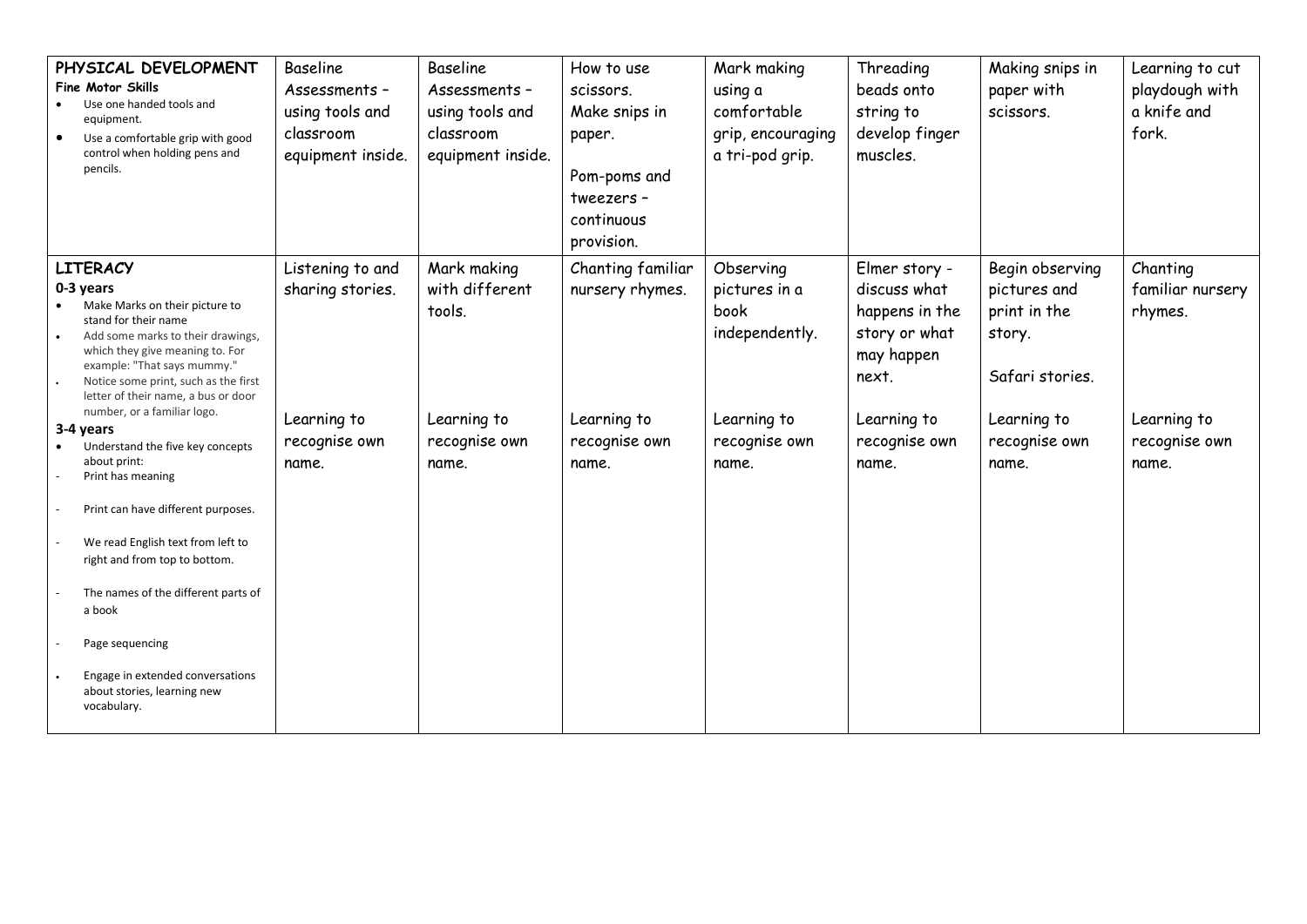| <b>MATHEMATICS</b><br>Number<br>0-3 YEARS<br>Compare amounts, saying 'lots',<br>'more' or 'same'<br>3-4 Years<br>Recite numbers past 5<br>Say one number for each item in<br>order 1,2,3,4,5<br>Show 'finger numbers' up to 5                                                                                                                                                                                                                                                                                                                                                                                                                                             | <b>Baseline</b><br>Assessment -<br>numeral<br>recognition and<br>counting.                                  | <b>Baseline</b><br>Assessment -<br>Numeral<br>recognition,<br>building and<br>counting.                                                            | Grouping objects<br>using the<br>language of<br>more, lots and<br>the same.                                                                                        | Matching and<br>counting, using<br>numbered nuts<br>and bolts.                                                                           | Counting multi -<br>link cubes and<br>learning about<br>'finger<br>numbers'.                | Count accurately<br>using $1:1$<br>correspondence<br>and match sets<br>of objects with<br>numeral.     | Represent<br>numbers using<br>'fingers'.                                                               |
|---------------------------------------------------------------------------------------------------------------------------------------------------------------------------------------------------------------------------------------------------------------------------------------------------------------------------------------------------------------------------------------------------------------------------------------------------------------------------------------------------------------------------------------------------------------------------------------------------------------------------------------------------------------------------|-------------------------------------------------------------------------------------------------------------|----------------------------------------------------------------------------------------------------------------------------------------------------|--------------------------------------------------------------------------------------------------------------------------------------------------------------------|------------------------------------------------------------------------------------------------------------------------------------------|---------------------------------------------------------------------------------------------|--------------------------------------------------------------------------------------------------------|--------------------------------------------------------------------------------------------------------|
| Shapes, measure and size<br>Talk about and explore 2D and<br>3D shapes using informal and<br>mathematical language:<br>'sides', 'corners', 'straight',<br>'flat', 'round'<br>Make comparisons between<br>objects relating to size, length,<br>weight and capacity.<br>Select shapes appropriately                                                                                                                                                                                                                                                                                                                                                                         | <b>Baseline</b><br>Assessment -<br>shape<br>recognition.<br>Squeeze, scoop<br>and count ice-<br>cream game. | Baseline<br>Assessment -<br>shape<br>recognition.                                                                                                  | Play dough -<br>using shape<br>cutters to make<br>moulds.                                                                                                          | Matching and<br>sorting.<br>Sorting compare<br>bears by colour<br>and size.                                                              | Dinosaur shape<br>game.<br>Using the<br>language of<br>small and large<br>/ big and little. | Comparing<br>amounts - more<br>and fewer.                                                              | Compare by<br>size, mass and<br>capacity.                                                              |
| <b>UTW</b><br>People and communities<br>0-3 Years<br>Notice differences between people.<br>$3-4$ years<br>Begin to make sense of their own<br>life-story and family's history.<br>Explore how things work.<br>Continue to develop positive<br>attitudes about the differences<br>between people.<br>Materials and the world<br>Use all their senses in hands-on<br>exploration of natural materials.<br>Explore collections of materials with<br>similar and/or different properties.<br>Begin to understand the need to<br>respect and care for the natural<br>environment and all living things<br>Talk about differences between<br>materials and changes they notice. | Becoming<br>familiar with the<br>adults in school<br>and talking about<br>our families.                     | Becoming<br>familiar with the<br>adults in school<br>and talking about<br>our families.<br>Discussion about<br>home life.<br>Who lives at<br>home? | Learning about<br>the school<br>community and<br>taking on<br>responsibilities.<br>Operating<br>technology -<br>recording<br>turtles.<br>Remote<br>controlled bug. | Family portraits.<br>Home learning -<br>draw a family<br>portrait.<br>Show and tell -<br>talk about their<br>picture of their<br>family. | When I was a<br>baby<br>Link to pictures<br>of animal<br>babies.                            | Autumn -<br>exploring<br>conkers,<br>pumpkins and<br>gourds.<br>Describe what<br>they see and<br>feel. | Autumn -<br>exploring<br>conkers,<br>pumpkins and<br>gourds.<br>Describe what<br>they see and<br>feel. |
| EXPRESSIVE ARTS AND<br><b>DESIGN</b><br><b>Being Imaginative and Expressive</b>                                                                                                                                                                                                                                                                                                                                                                                                                                                                                                                                                                                           | Introduce the<br>role-play                                                                                  | Introduce the<br>role-play                                                                                                                         | Ring games.                                                                                                                                                        | Exploring small<br>world.                                                                                                                | Exploring small<br>world.                                                                   | Construction.                                                                                          | Mud kitchen.                                                                                           |